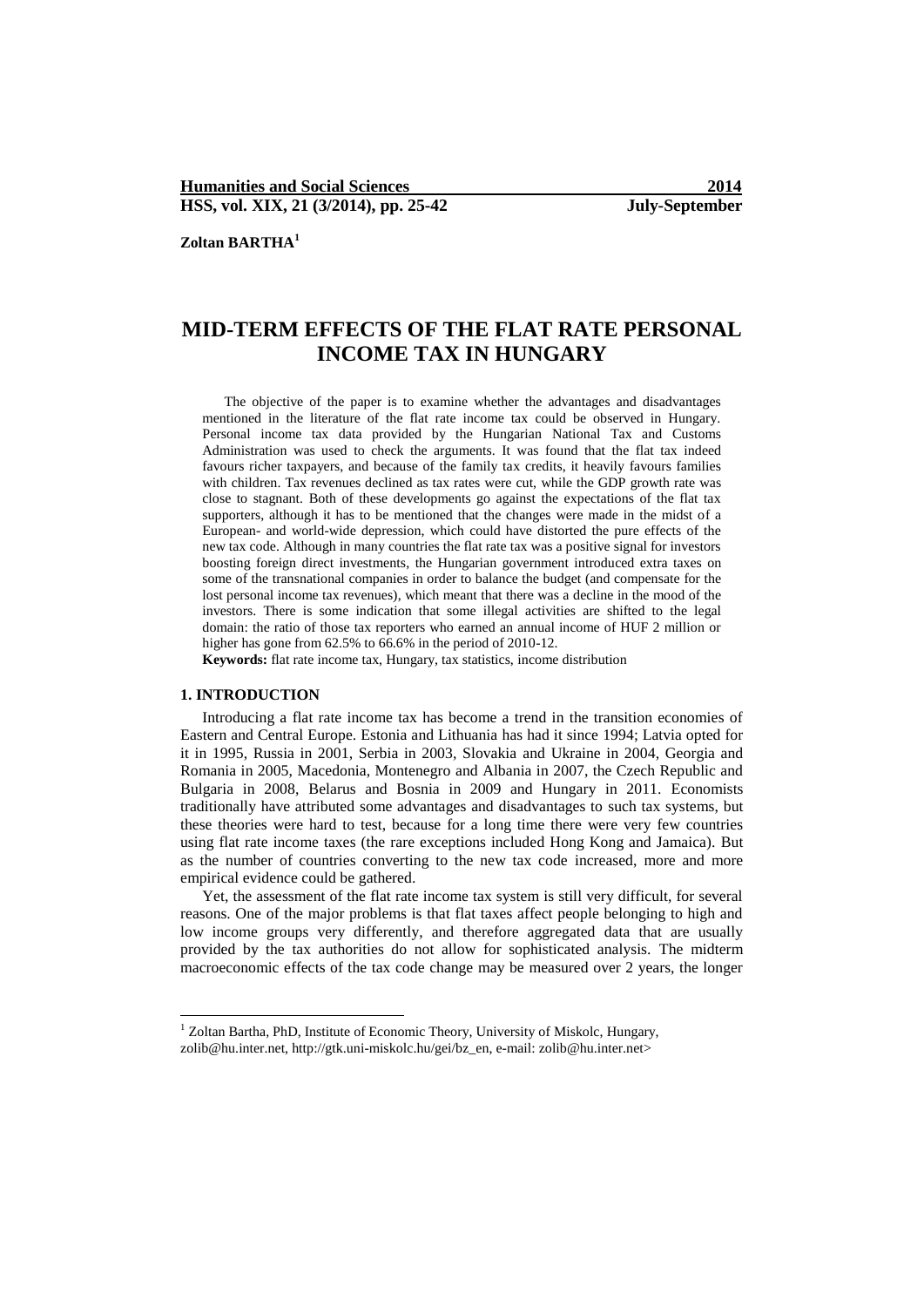term ones over 5 years according to  $Erd\ddot{\omega}^2$ , which means that a country needs to sustain the system for at least 6-8 years in order to get some empirical data on the changes in the behaviour of taxpayers. In reality there were no countries that kept the same tax code for longer than a decade. Minor changes were introduced every year (about tax exemptions, or rate changes), and the possible return to the old system, or a possible change for something new was discussed regularly – something that surely affected the expectations of taxpayers. Also, the flat rate income tax system introduced usually was very different from the textbook version (e.g. several deductions and exemptions were allowed, which goes completely against the idea of having one single rate – see Table 1 for details). Finally, personal income is subject to social security contribution as well (a sort of payroll tax), and assessing the effects of income tax changes without including the social security contribution can lead to misleading results.

This paper is made up of three main parts. It offers a general literature review on the possible micro- and macroeconomic effects, advantages and disadvantages of the flat rate personal income tax. The review section is followed by the empirical assessment of the Hungarian experience, and the paper is concluded with the most important Hungarian findings.

#### **2. FLAT RATE INCOME TAX**

In the textbook version, a flat rate income tax describes a situation where the income is taxed at the same rate irrespective of the income of the taxpayer. This means that if the flat (or single) rate is  $16\%$  – as in case of Hungary – a taxpayer with an annual income of 1,000 euros pays a total of 160 as income tax, while one with an income of 1,000,000 pays 160,000. A key point of the original suggestion made by Hall and Rabushka<sup>3</sup> was that all income, including business and corporate income should be taxed at the same rate. Most tax codes however, do not follow this logic, so this paper only discusses personal income taxes.

The traditional alternatives of the flat rate (or single rate or linear) personal income tax are progressive and lump-sum taxes. Lump-sum taxes theoretically are great, because they do not alter economic behaviour, but are impossible to use. It is clear that people differ in their ability to earn an income, therefore the lump-sum tax would mean an unbearably high burden for some, and a pitiful sum for others. If, however, the lump-sum tax was adjusted to the abilities of the lowest income taxpayers, tax revenues would be very low. Because of these problems taxation is usually connected to the income of the individual.

The other alternative to flat taxes is the progressive tax system. Mirrlees<sup>4</sup> showed that if taxpayers have different utility functions and different productivities (a quite realistic assumption) progressive taxes are a better alternative to linear ones, because they can lead to higher revenues. In other words a flat rate tax code would lead to lower burdens to more productive taxpayers. So why did so many Eastern and Central European countries opt for the flat rate system then? The explanations fall into two major categories: administrative-political arguments, and economic reasons.

<sup>2</sup> T. Erdős, *Egykulcsos jövedelemadó és gazdasági növekedés*, Közgazdasági Szemle, LIX. February, 2012, pp. 109-138

<sup>3</sup> R. E. Hall, A. Rabushka, *The Flat Tax*, Stanford: Hoover Institute 1985.

<sup>4</sup> J. A. Mirrlees, *An Exploration in the Theory of Optimal Income Taxation*, in K.J. Arrow and M. D. Intrilligator (eds.), Handbook of Mathematical Economics, 1986.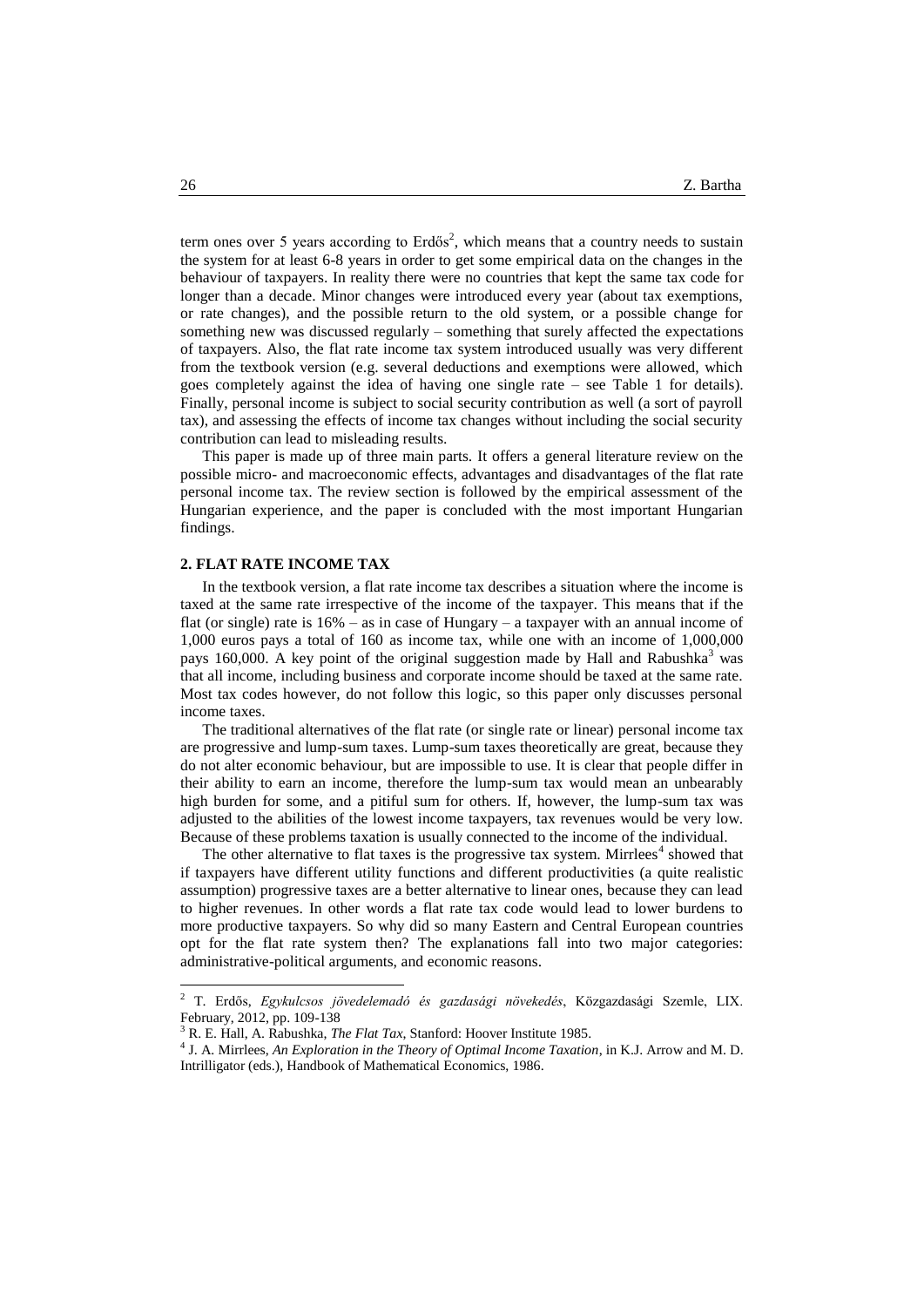| Country        | Flat rate    | Original        | 2014            | Remarks                           |
|----------------|--------------|-----------------|-----------------|-----------------------------------|
|                | introduction | rate $(\% )$    | rate $(\% )$    |                                   |
|                | year         |                 |                 |                                   |
| Albania        | 2007         | 10              | 13-23           | abandoned the flat rate system in |
|                |              |                 |                 | 2014                              |
| <b>Belarus</b> | 2009         | 12              | 12              | several deductions                |
| Bosnia         | 2009         | 10              | 10              | low income exemption and child    |
|                |              |                 |                 | deduction                         |
| Bulgaria       | 2008         | 10              | 10              | deductions for mortgage and       |
|                |              |                 |                 | social security contribution      |
| Czech          | 2008         | 15              | $15 - 22$       | abandoned the flat rate system in |
| Republic       |              |                 |                 | 2013 (several tax reliefs, and    |
|                |              |                 |                 | solidarity surtax)                |
| Estonia        | 1994         | 26              | 21              | I low income exemption and        |
|                |              |                 |                 | child deduction                   |
| Georgia        | 2005         | 12              | $\overline{20}$ | non-taxable deductions            |
|                |              |                 |                 | depending on income level         |
| Hungary        | 2011         | 16              | 16              | child deductions                  |
| Latvia         | 1995         | 25              | 24              | non-taxable income, and several   |
|                |              |                 |                 | deductions                        |
| Lithuania      | 1994         | $\overline{33}$ | 15              | low income exemption and child    |
|                |              |                 |                 | deduction                         |
| Macedonia      | 2007         | 10              | 10              | deductions for social security    |
|                |              |                 |                 | contribution                      |
| Montenegro     | 2007         | 15              | 9               | surtax in municipalities          |
| Romania        | 2005         | 16              | 16              | non-taxable deductions            |
|                |              |                 |                 | depending on income level         |
| Russia         | 2001         | 13              | 13              | several deductions                |
| Serbia         | 2003         | $\overline{14}$ | 15              | partially abandoned the flat rate |
|                |              |                 |                 | system in 2010                    |
| Slovakia       | 2004         | 19              | 19-25           | abandoned the flat rate system in |
|                |              |                 |                 | 2013                              |
| Ukraine        | 2004         | 13              | 15              | partially abandoned the flat rate |
|                |              |                 |                 | system in 2007                    |

and KPMG: http://www.kpmg.com/GLOBAL/EN/SERVICES/TAX/Pages/default.aspx data)

Table 1. Flat rate personal income tax (PIT) characteristics in Eastern and Central Europe (Source: own compilation based on EY: http://www.ey.com/GL/en/Services/Tax

## **2.1. Political and administrative arguments**

One of the arguments for the flat tax is that it is a lot easier to administer, meaning that the transaction cost of paying and collecting the tax can be significantly lowered. It is not uncommon that an individual draws income from more than one activity. Apart from earning a salary for the first job, one can have a second job as well, offer professional services as a private entrepreneur, earn returns on capital investments etc. In a traditional tax system these activities are taxed either separately, often with a different tax rate, or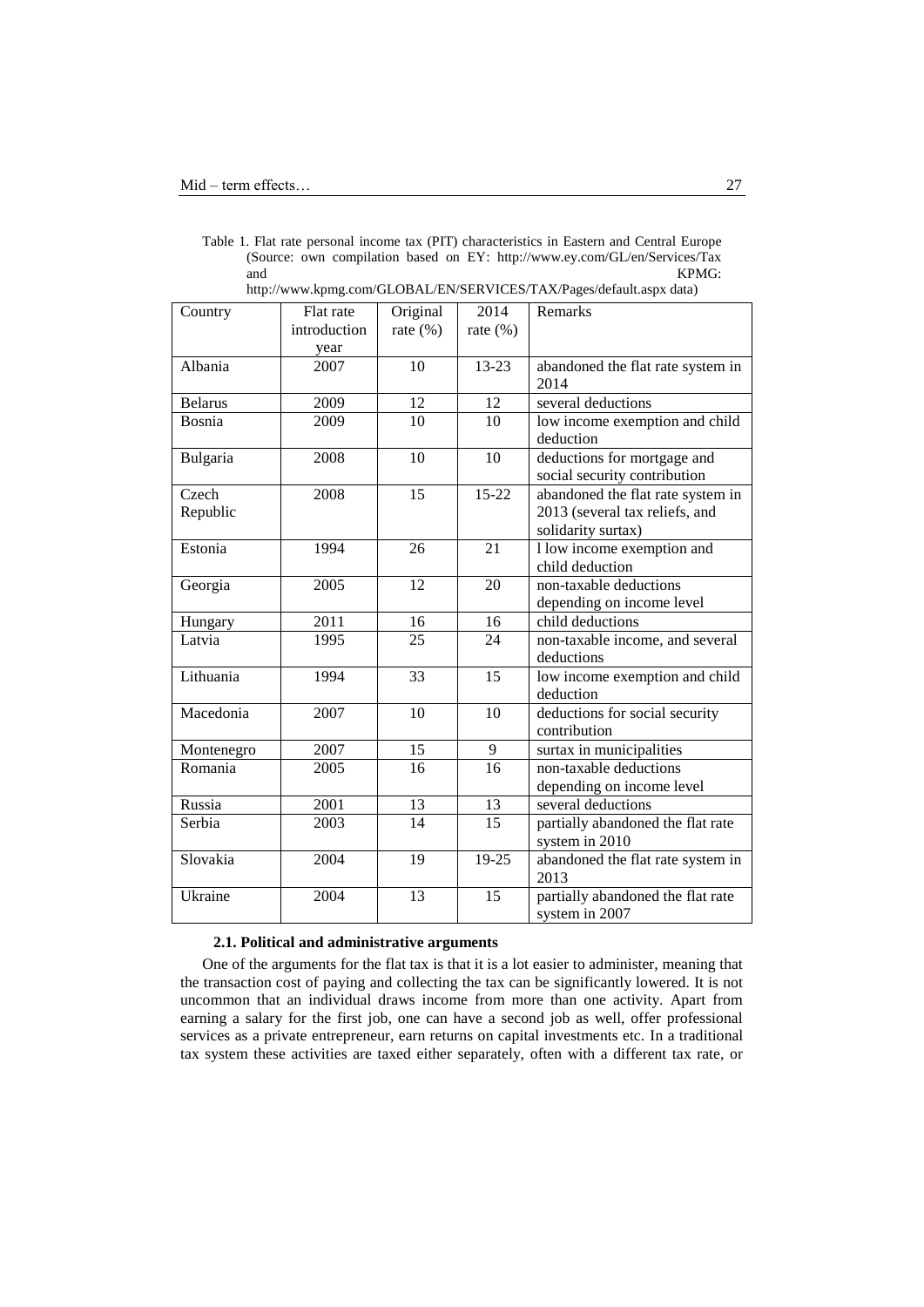some of the income earned has to be accumulated, which poses further problems. In case of a flat tax the salary earned for the second job is taxed at the same rate as the first salary, so it is very easy to calculate the tax sum. With progressive rates however, it is quite likely that a second wage will bring the employee to a higher tax bracket (where income is taxed at a higher rate). In such a case the tax payable can only be determined if an estimate is made on the annual income, which is not that easy in the first place, and usually requires the employee to file complicated tax reports.

The suggestion of Hall and Rabushka<sup>5</sup> was not simply about taxing all kinds of income with the same rate, but also about the elimination of exemptions and deductions. The elimination of exemptions and deductions can of course hurt vested interests, but it can also lower transaction costs a great deal. Basham and Mitchell<sup>6</sup> mention the differences in the length of tax codes as an example (pp. 111-112): the US federal income tax generate 66,000 pages of regulation, while Hong Kong's entire tax code (the jurisdiction that has had the flat tax system since 1947) is only 200 pages long,

Longer and complicated tax codes have their own advantages, from a political point of view. Winer and Hettich<sup>7</sup> point out that politicians tend to worry about the political cost per a dollar of revenue raised (basically, the political cost of the tax system) rather than the efficiency cost (measured as the deadweight loss of, and the transaction cost caused by taxes, the economic cost of the tax system). The political system therefore has the tendency to create high tax rates and more and more exemptions and deductions. The high rates are needed to produce the necessary revenues, and also make it look as if the rich pay more. Exemptions and deductions (even though they increase the transaction cost of taxing, and possibly even the deadweight loss, if other taxes have to be used to cover the holes in the budget) decrease the political cost of taxes. If deductions are possible after children and other dependants, health care and pension fund payments, tuition fees paid for the education of the children, long term savings, real estate and house purchases, charity donations etc., the political costs of the tax system may be lower, and politicians may be re-elected. The interesting point is that a large amount of deductions and exemptions move the tax system close to the flat rate (except for the poorest, who are usually exempted from tax payments in progressive systems, or even negative taxes may be in effect; and the richest, who will have to pay a lot of taxes even if they make use of all the exemptions and deductions). The major difference is in the transaction costs, which are considerably lower with a pure flat system.

Unfortunately the transaction cost advantage coming from the cancellation of exemptions and deductions could not be realised in Eastern and Central Europe. There is virtually no country where the flat tax was introduced in its pure form. As a matter of fact, most countries have two, and not one single tax rate, because if someone does not reach a certain minimum income, he is exempted from personal income tax payment (this is the case in the Baltic states, Romania etc. – see Table 1.). On the other hand, even in countries where the flat rate applies even to the lowest of incomes (Hungary, some countries in the

<sup>5</sup> R. E Hall, Rabushka, *op.cit*.

<sup>6</sup> P. Basham, D. Mitchell, *Lessons from Abroad — Flat Tax in Practice*, in: Clemens, J. (ed.): The Impact and Cost of Taxation in Canada: the case for flat tax reform, The Fraser Institute, 2008, pp. 103-143.

<sup>7</sup> W. Hettich, S.L. Winer, W., *What Is Missed If We Leave Out Collective Choice in the Analysis of Taxation,* National Tax Journal 52/2, 1998, pp. 373–89.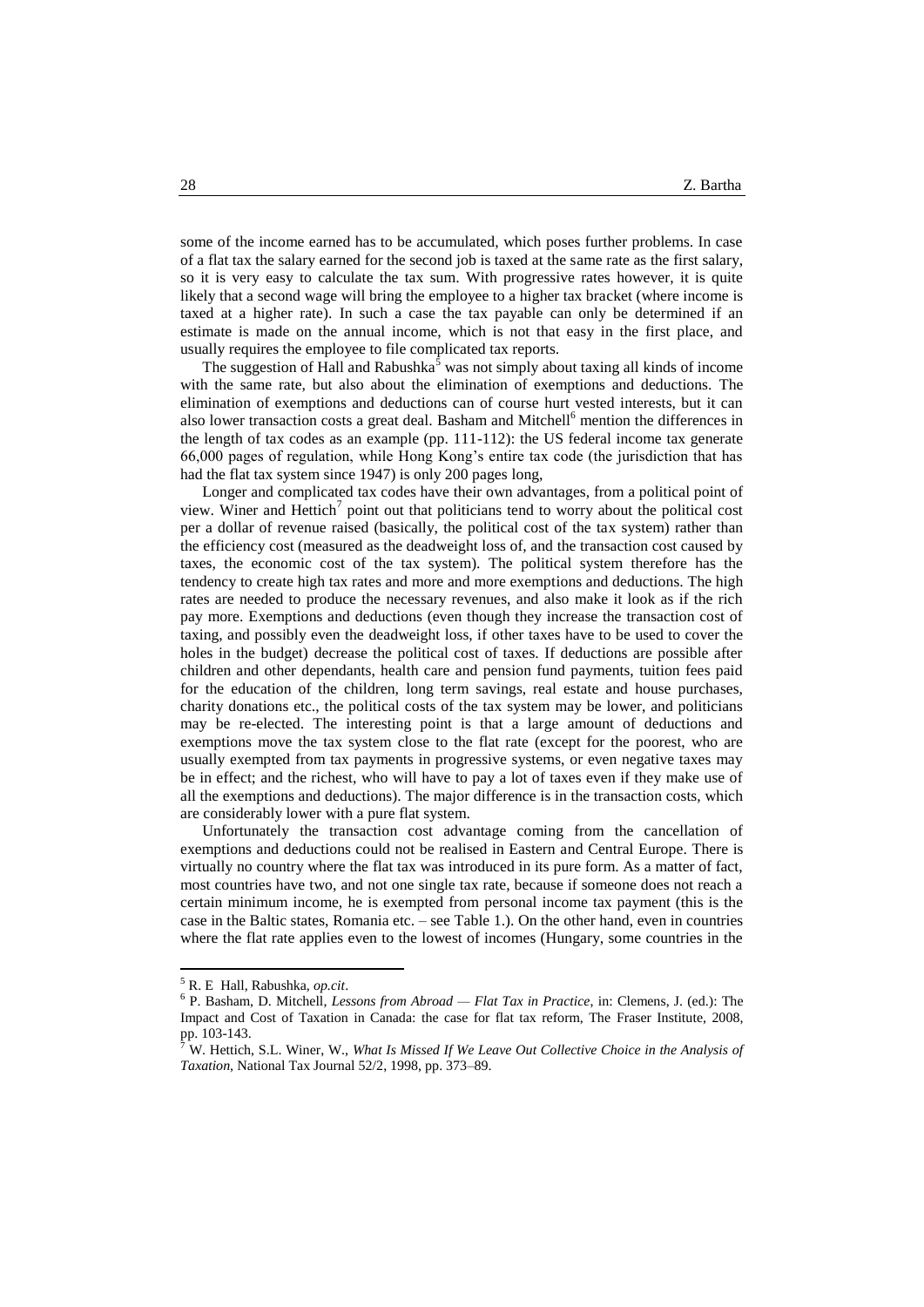Balkans), some kind of deduction is made possible, typically after children and long term savings.

The fact that many "flat rate" countries have a zero rate for the taxpayers with the lowest income, comes from the realisation that the new system hits the poor the hardest. More than that, Hettich and Winer<sup>8</sup> suggest, that the flat rate is tough even on the middle class, which is the reason why they think that a flat rate tax cannot last in a democratic system. This suggestion may be backed by the fact that there were several countries that have abolished the flat tax recently: the Czech Republic, Slovakia and Albania among others. The Hettich-Winer<sup>9</sup> argument can also explain why basically all countries have deductions built in their tax codes even after the introduction of the flat rate.

Finally, governments can introduce a flat rate system as an indication of their commitment to market liberalisation, and market forces in general<sup>10</sup>. Investors may be concerned about the dedication of the government to the market economy and the rule of law, and they may fear a predatory turn in taxation. For the concerned investors a flat rate system may be a positive, reassuring signal. In Eastern and Central Europe, where the market economy is still not that well rooted as it is in the West, such signals can be important.

If the signal hypothesis is true, there should be a strong correlation between the level of inward foreign direct investments (FDI) and tax systems in the Eastern and Central European region. Such connection however is hard to establish. The countries opted for the flat tax system in different years; FDI is determined by quite a few factors, such as global investment trends, geographic location of a country, other changes in government regulation etc.

Fig. 1. shows the case of three countries. The three countries were chosen because Estonia, Russia and Slovakia are most often used as an example in the literature addressing flat rate tax issues in Central and Eastern Europe. As the cultural and institutional background, as well as the size of these countries is different, their experience can illustrate the effects of the flat rate tax across a wide range of cisrcumstances. Russia is the one whose example backs the signal hypothesis the most. Because they switched to the new system in 2001, the data are shown from 1999 to 2006. It is clear to see that by 2003 the inward FDI almost quadrupled, and by 2006 it was fourteen times higher compared to 2001. But the period coincided with a lot of favourable events: Russia's institutions stabilised (the flat rate tax is part of that), a boom cycle started in investments, the price of commodities soared which lead to huge investments in the sector, and all these events expanded the size of the Russian consumer market by a great deal.

Estonia's case (1992-1999) is less convincing. Although the inward FDI was lower before the flat tax (1994), and it more than doubled by 1998, the trend is very hectic. Slovakia's example is even more confusing, and it does not seem to support the signal hypothesis at all. It has to be said that the end of the period in Slovakia's case is 2009, the year in which there was a huge drop in FDI globally.

<sup>8</sup> W. Hettich, S.L. Winer, *Democratic Choice and Taxation: A Theoretical and Empirical Analysis*, Cambridge University Press, 2005

<sup>9</sup> *Ibidem.*

<sup>10</sup> W. Hettich, S.L. Winer, *What Is Missed....*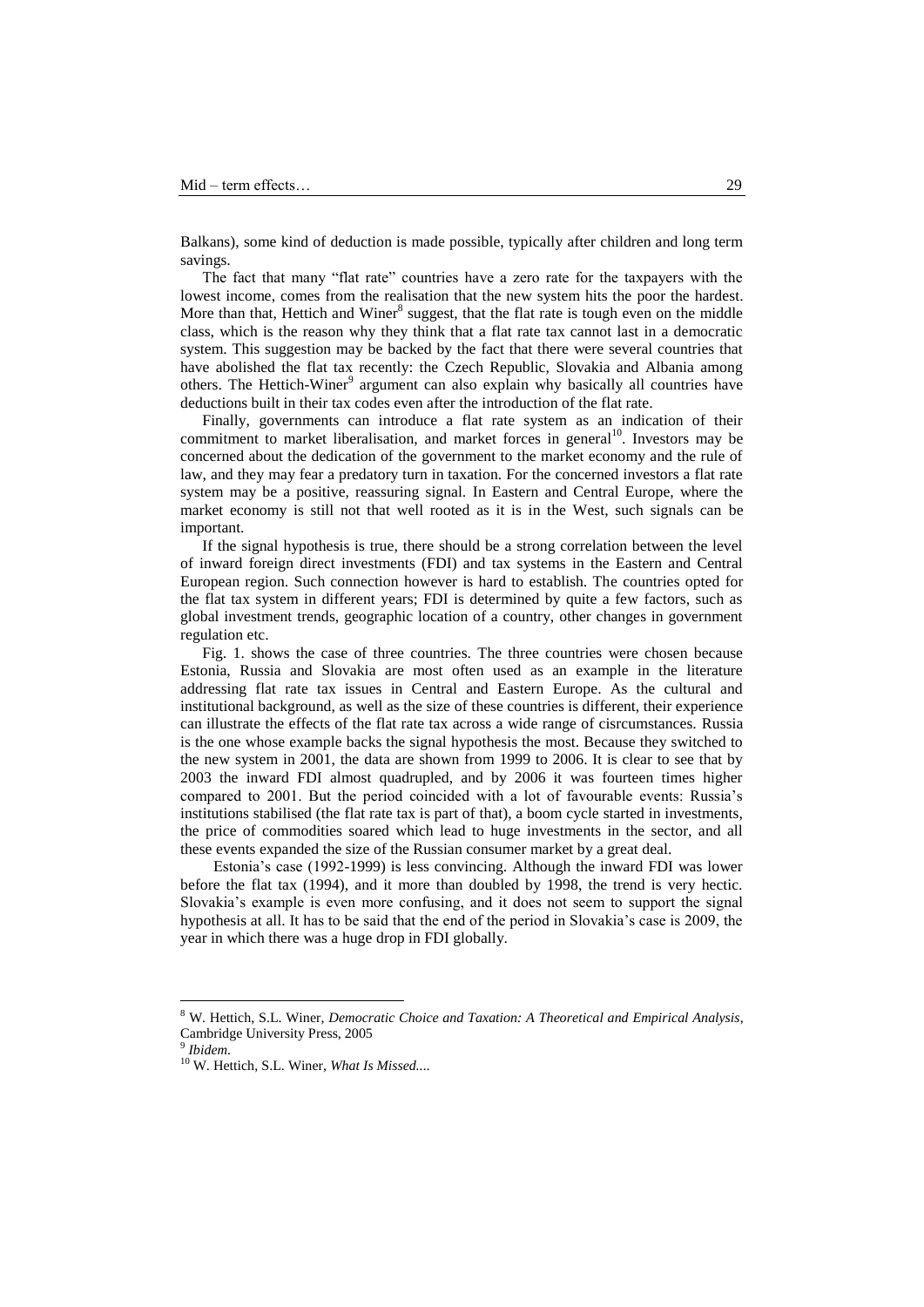

Fig 1. Inward foreign direct investments in Estonia, Russia and Slovakia, year of flat tax introduced=0, FDI in period  $0=1$  (100%), (Source: own compilation based on UNCTAD data: http://unctad.org/en/pages/Statistics.aspx)

#### **2.2. Economic explanations**

Income taxes clearly have an effect on the two most important dimensions of the economy: growth and income distribution. The direction of the effect is not clear, though. Usually higher taxes slow down economic growth, and they have the potential to make income distribution more equal. But the redistribution process can be captured, meaning that higher taxes do not necessarily narrow income differences; and higher taxes can still generate growth in the Keynesian model. The different schools of economics could not agree on which of the two is more important, either. Kuznets<sup>11</sup> argued that higher income differences were key in the generation of savings, which then could be used to finance higher investments, which on the other hand lead to robust economic growth. The quick growth rate and high per capita income can then be used to narrow the gap between the rich and the poor. Piketty<sup>12</sup> on the other hand showed that wealth accumulates faster than the rate of economic growth, which meant in his interpretation that income differences will become larger and larger if no major steps are taken to close them down.

Although it is not quite the same division, but the growth vs. income distribution debate can also be imagined as a supply side vs. demand side approach to the economy. This paper discusses the possible effects of the flat tax from this perspective. First, the demand side arguments will be discussed, and the supply side will come second.

The demand side argument is generally based on the multiplier-accelerator effect common in Keynesian-based models. In order to have any change in the macroeconomic

<sup>&</sup>lt;sup>11</sup>S. Kuznets, *Economic Growth and Income Inequality*, The American Economic Review, 45/1., March, 1955, pp. 1-28.

<sup>&</sup>lt;sup>12</sup> T. Piketty, *Capital in the Twenty-First Century*, Harvard University Press, 2014.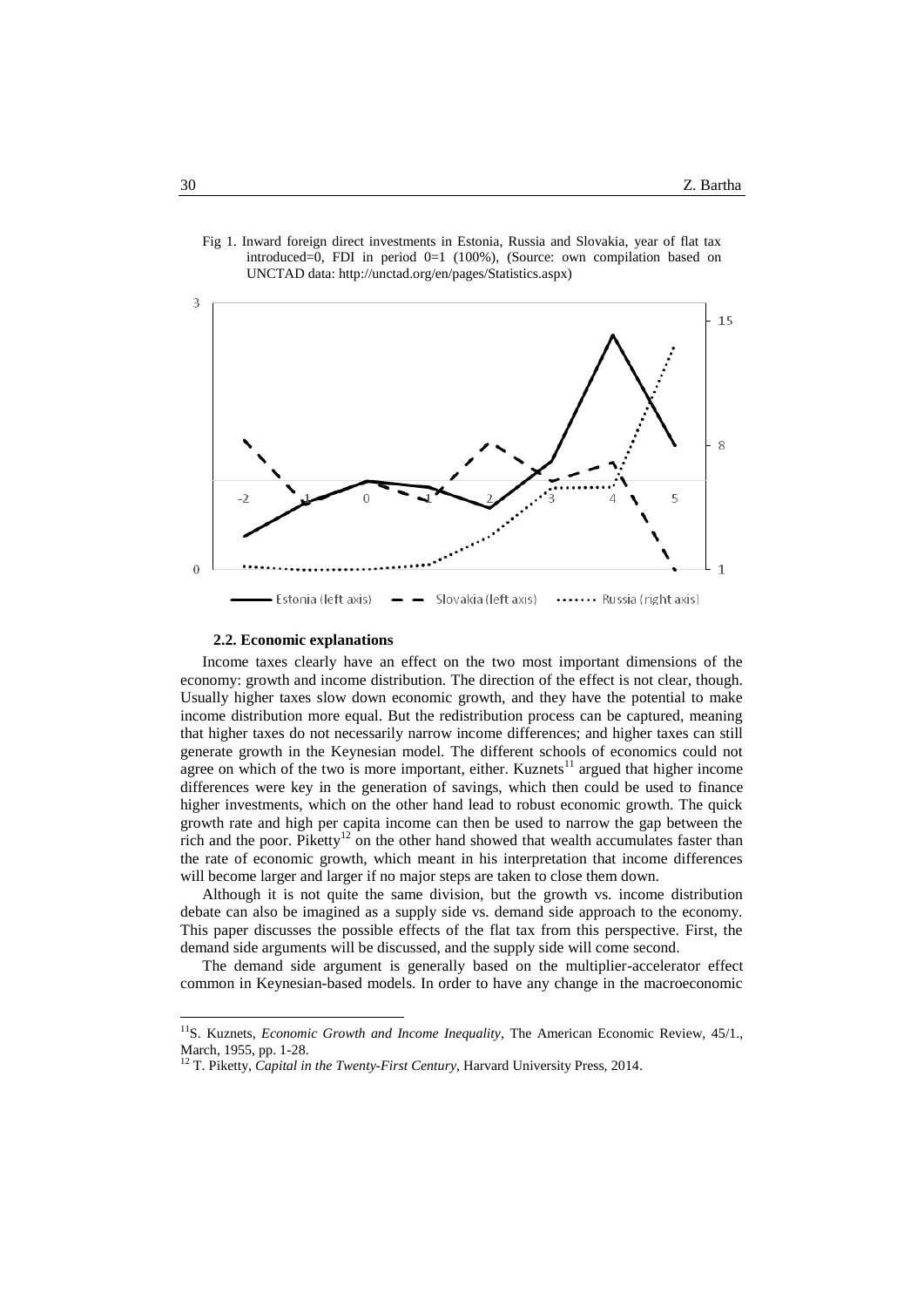demand, the flat tax needs to change the tax burden and/or the income distribution. Usually the flat rate personal income tax changes both: it decreases the overall personal income tax revenue, and leaves more money in the pocket of the rich (more on this will follow in the supply side discussion). These two changes have opposing effects on the multiplier. The final effect will be shown in three steps, following the logic of Erdős<sup>13</sup>.

In step 1 we assume that the personal income tax revenue decreases by 100 units, leading to 100 extra income for the consumers. Some part of this additional income is saved, and the rest is consumed. The propensity to consume (c) and the propensity to save (s) show how the additional income is split between the two. The part that is consumed lands in the pocket of other economic agents, who will then split that additional income between saving and consumption, and so on. This is the basic multiplier effect which – according to Erdős – takes around 2 years to go through the economy. But there are two more factors that need to be taken into consideration. On the one hand, when people gain additional income from the multiplying consumption, they have to pay income tax after it. So their additional consumption in not only determined by the propensity to consume, but also by the tax rate (t, which in a flat tax system is ideally single rate and the same for all kinds of income). On the other hand some of the consumption will represent the purchase of foreign made goods. Because imported items were made abroad, the money spent on them moves outside the country, and therefore is no longer part of the multiplying income. The import part is shown by the propensity to import (m).The overall multiplier is very simple:

$$
multiplier = \frac{1}{1 - c(1 - t)(1 - m)}
$$

So if the propensity to consume is 90%, the tax rate is 20%, and the propensity to import is 50%, the multiplier is 1.5625, meaning that a 100-unit decrease in the personal income tax burden will generate 156.25 units of additional GDP. Christina and David Romer<sup>14</sup> calculated a tax multiplier for the USA. They found that its value is around 1 after the first year, and is a bit above 1 after two years, after which the effect levels off. The multiplier calculated by the Romers is considerably lower than the one given by our simple formula. The difference is even more striking if we consider that the propensity to import is considerably lower in the USA than the 50% that was used in the calculation above (if  $m=20\%$ , for example, the multiplier is above 2.3). The difference can be explained by a number of reasons: the tax cut may favour the rich, whose propensity to save is higher; prices may rise if the supply cannot adjust to the increased demand; interest rates may also rise, prompting people to save more.

Step 2 addresses the issue of the unequal distribution of the tax relief. Flat rate taxes leave more money in the pockets of the rich than in those of the middle class, while, if they are truly flat, with no exemption for the very poor, flat taxes increase the tax burden of the poor. As the rich tend to save a lot more (because they are in a position to be able to afford it), the introduction of the flat tax system leads to high propensity to save ratios, much higher than the 10% used in the initial calculation (again, if  $c=60\%$  instead of 90%, the value of the multiplier drops to 1.3).

<sup>13</sup>T. Erdős, *op. cit*.

<sup>14</sup>C.D. Romer,. D.H. Romer, *The Macroeconomic Effects of Tax Changes: Estimates Based on a New Measure of Fiscal Shocks*, American Economic Review, 100/3, 2010, pp. 763-801.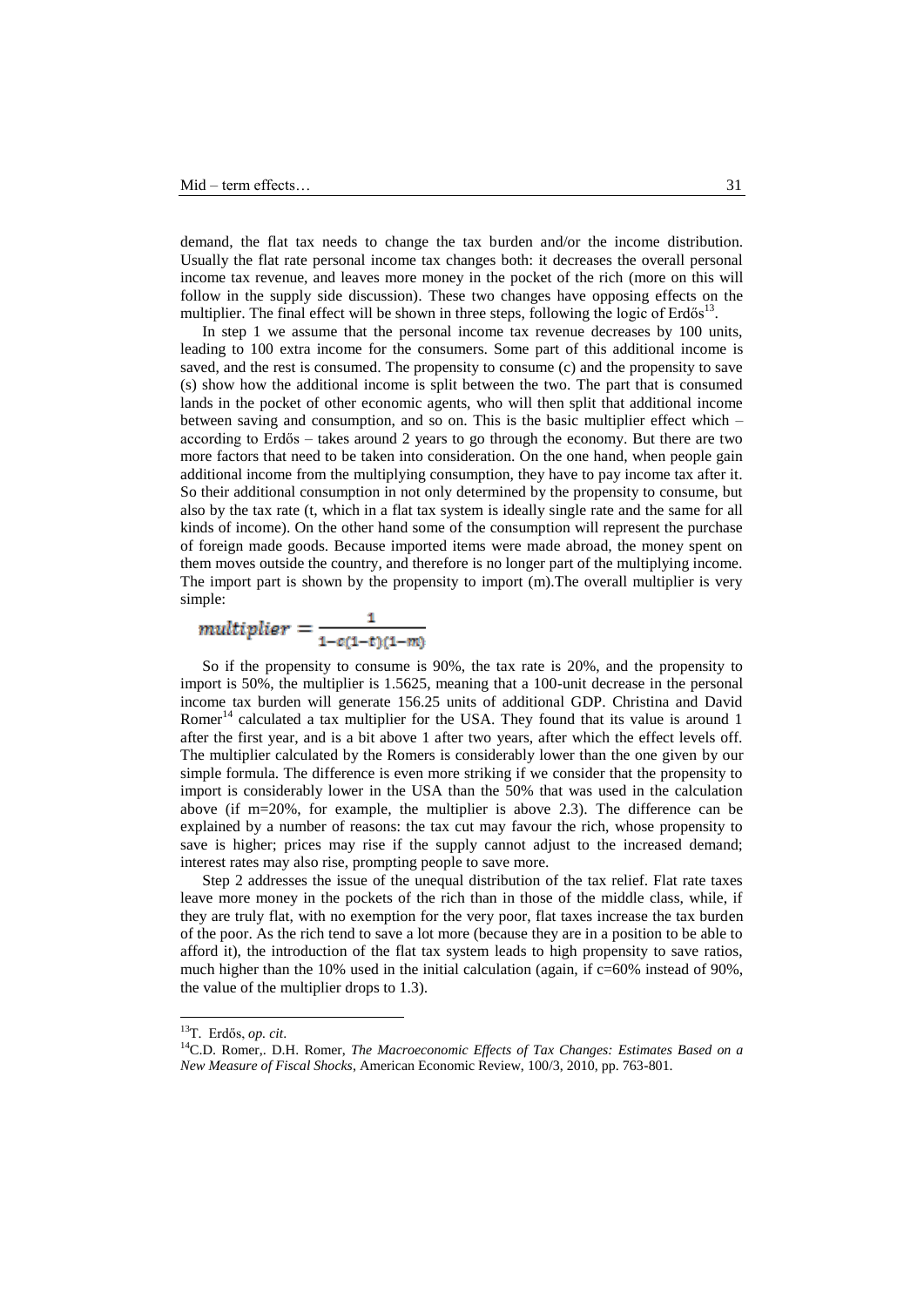If the personal income tax is cut, and there is a decrease in the tax revenues, the budget deficit will likely increase. As a step 3, we have to consider the fact that in most countries the budget is not balanced in the first place, so it may well be that counter measures are required to fix the deficit problem. The government may raise other taxes, or cut spending. Both of these moves have a negative multiplier, which decreases the GDP, so it counters the positive changes generated by the flat tax reform.

Overall, the demand side analysis does not offer too much support for the flat tax. Even if the tax rates are cut, which should increase the GDP over the midterm, there are a lot of negative effects that counter the positive one. First of all, the income distribution will likely become more unequal, something that most demand side economist do not like, not least, because it increases the propensity to save, and decreases the multiplier. It also goes against the general Western, or Western European consensus of having tax codes that are focused heavily on income redistribution. And the flat tax increases the budget deficit in the demand side analysis, which leads to further problems, and it can completely negate the positive effect on growth.

The budget deficit effect is one of the key points where the demand and supply side arguments collide. For a demand side economist it is obvious that when the tax rate decreases, the tax revenue will decrease as well, and vice versa. This, however, is not so obvious if we take a look at the problem from the supply side, notably from the perspective of the taxpayer. As Wanniski<sup>15</sup>, one of the first propagators of the supply side argument, pointed out, a person is willing to sacrifice some of his free time because he needs to earn an income used to satisfy his needs. The more free time he sacrifices, and the more productive he is in his job, the higher income he will earn. Taxes affect this substitution process between leisure and work. The higher the tax rate, the less income can one realise when he sacrifices some free time. Progressive taxes therefore hurt at the most delicate point of the economy, where the highest value is created: at the level of entrepreneurs and managers. They are the ones who coordinate the work of thousands of employees, and make the company work. Because they earn a high salary, usually they are in the highest tax bracket (currently around 40-50% in most countries with a progressive income tax). So when a manager or an entrepreneur thinks about sacrificing more leisure, he also has to face the fact that an additional hour worked, that might yield him 1000 extra euros, only gives him 300 or 400 extra, because the rest is paid as taxes or social security contribution.

The effect that income taxes have on the individual wanting to make the perfect split between leisure and work, is summarised by the income and the substitution effects. Income effect tells us that when the tax rate is decreased, the same amount of work yields higher income for the individual, prompting him to trade more work hours off for some free time, i.e. decrease his activity because he already has everything he needs, leading to a decrease in output. The substitution effect tells the opposite story. When there is a tax rate cut, the wage for the extra hour worked goes up from the previous 400 euros to, say, 500. The opportunity cost of free time is increased by 100 euros per hour. Because the opportunity cost of leisure is higher, the individual will more likely trade some of his leisure hours off for some work. The substitution effect thus leads to higher output. If we assume that the income effect and the substitution effect are similar in their impact, there is no point in wasting more time for the supply side analysis. Supply side economists,

<sup>15</sup>J. Wanniski, *The Way the World Works*, Fourth Edition, Regnery Publishing Inc, 1998.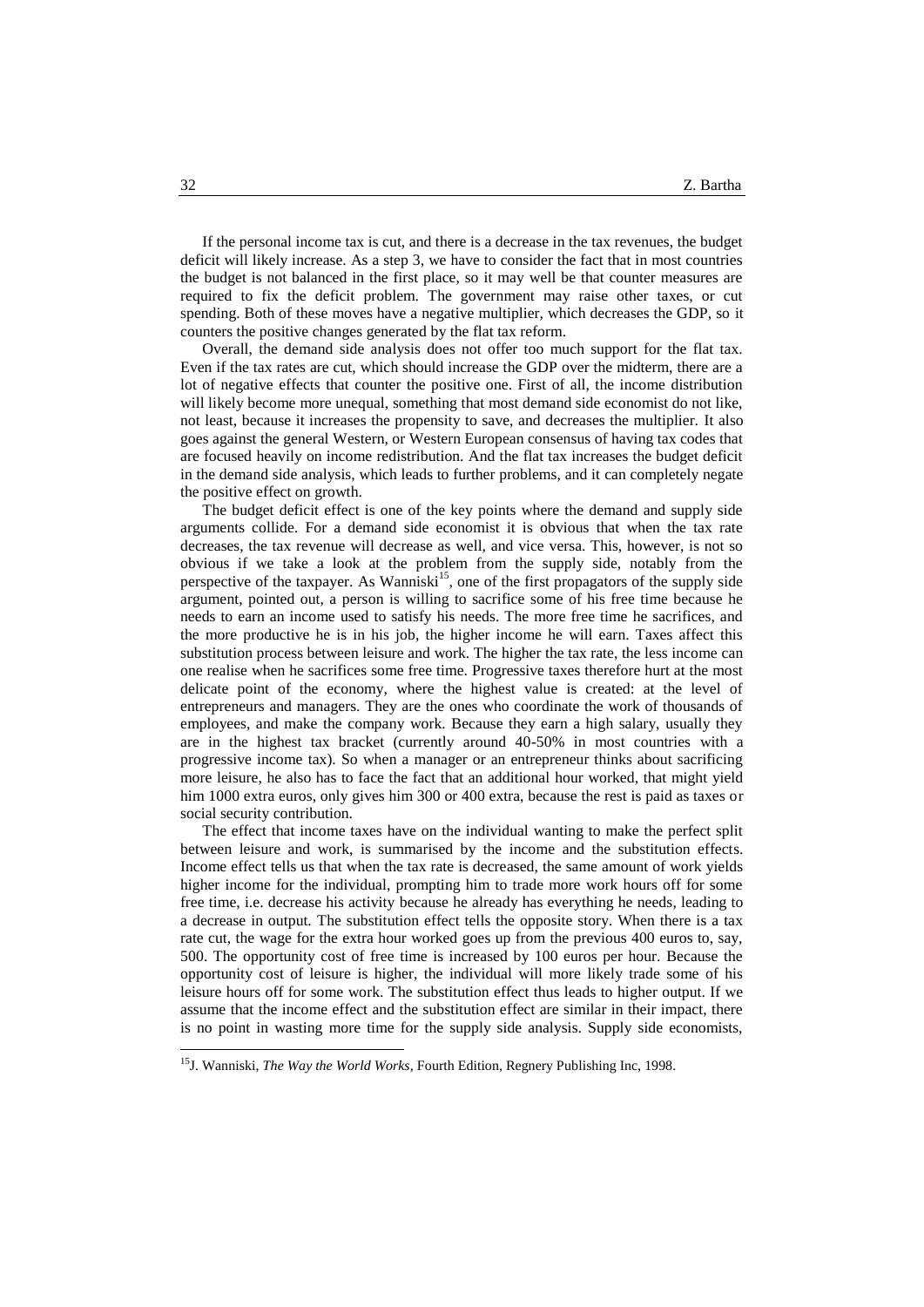however, tell us that the substitution effect is always stronger than the income effect, i.e. individual effort and aggregate output increases when taxes are cut, and decreases when taxes are raised.

Fig 2. Annual percentage change of GDP in Estonia, Russia and Slovakia, year of flat tax





In reality there is a three-way trade-off when taxes are considered. The trade-off between leisure and work is there anyway, even if there are no taxes. When taxes are levied, however, one has the option to trade formal or official work (which can be taxed) off for informal or unofficial work (one that is illegal, so it is not taxed). The raising of taxes therefore has a double negative effect on output: because of the substitution effect individuals trade work off for leisure, decreasing their individual efforts; and they also trade legal work off for illegal one, decreasing the official output measured by the GDP, and also decreasing the tax base. The tax base is a key notion in the supply side argument, because by considering the tax base we can separate tax rates from tax revenues. If the tax rates are raised, the tax base shrinks (partly because people opt for more leisure, partly because they go illegal), and so tax revenues can also decrease, despite higher rates. On the other hand, if tax rats are cut, the tax base expands, so higher revenues may be collected despite lower tax rates.

The above idea is best described by the classic Laffer curve, named after Arthur Laffer, and introduced by Wanniski in his famous book, *The Way the World Works<sup>16</sup>* . Arguments based on the Laffer curve are very common across Eastern and Central Europe, and they were undoubtedly behind the flat tax reforms as well. It worth mentioning that in the 1970s, when Wanniski and Laffer came up with the idea, it was not

<sup>16</sup> *Ibidem.*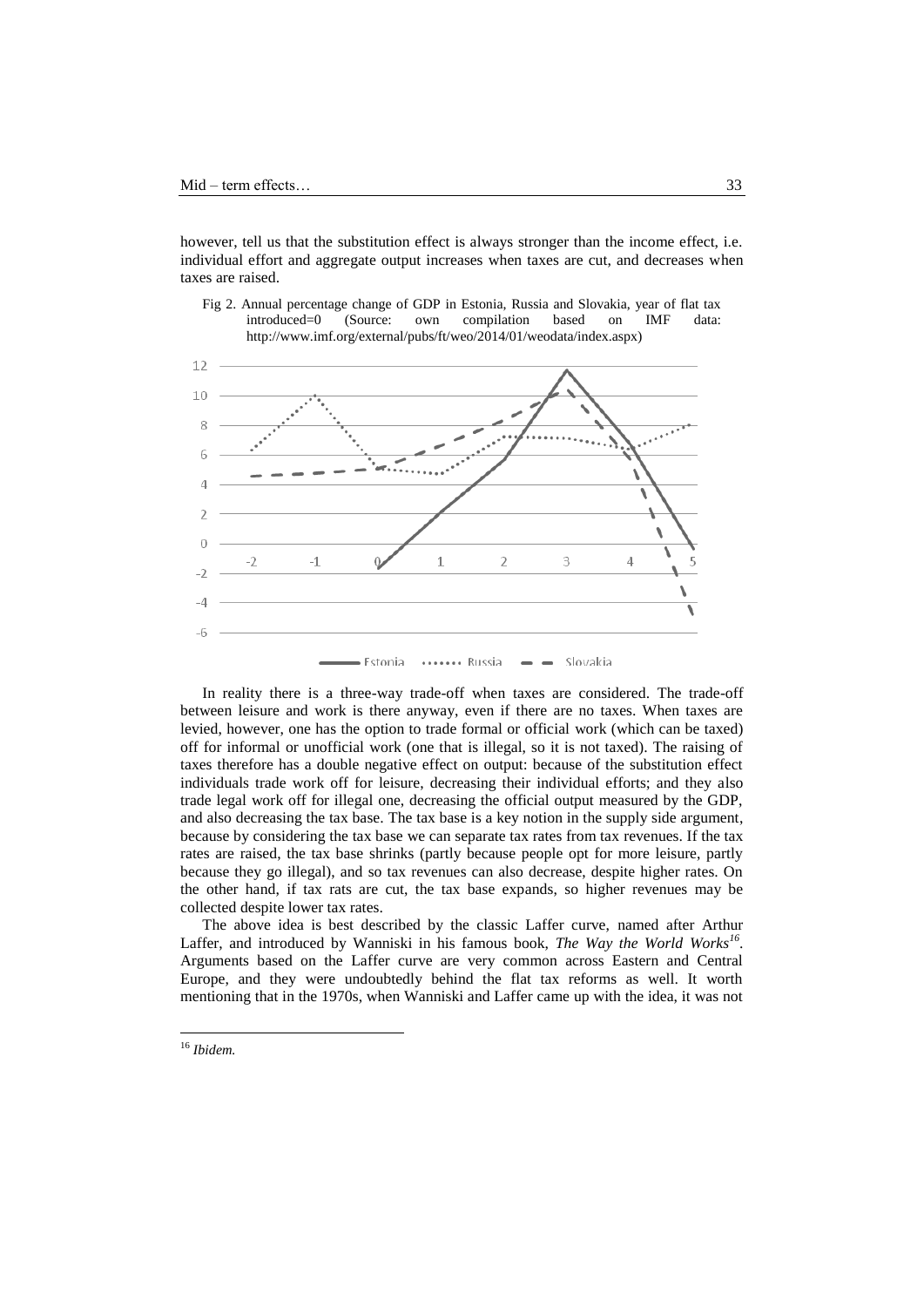uncommon that the highest marginal tax rate was above 80%. In such conditions it is indeed quite a realistic assumption that a decrease in the highest tax rates actually expands the tax base so much that tax revenues increase. A lot has changed since then, and the top marginal rates have dropped substantially. The highest top rate on personal income in Europe is in Sweden at 57%.

The top rate at which tax revenues can be maximised can be very different, depending on the characteristics of the countries. It depends on the rate at which the society tolerates, or even accepts tax evasion and tax fraud; it also depends on the quality of public goods the government is able to provide with the taxes it collects. As a result the high tax rates in some of the Eastern and Central European countries are not a very good indication of the true tax burden<sup>17</sup>. Indeed, the Russian tax reform showed that the Laffer curve works at much lower tax rates than one would expect. In 2000 Russia had marginal tax rates of 12%, 20% and 30%, which was then changed to a single 13% rate in 2001. As a result income tax revenues rose by 25.2% in 2001, by 24.6% in 2002, by 15.2% in 2003 and a further 16% in 2004. It meant that personal income tax revenues more than doubled in real terms in four years<sup>18</sup>. The huge increase was partly a result of general economic prosperity, increasing employment figures, individuals working more hours etc., but it was also a result of illegal activities being shifted to the legal side. Slonimczyk showed that the tax reform lead to a decrease in the fraction of informal employees. He estimates the drop in informal illegal activities to 2.5-4%, and shows that the reform made it 14% less likely that someone entering the job market would engage in informal irregular activities<sup>19</sup>.

Evidence from other countries does not offer such strong support for the Laffer curve argument. Brook and Leibfritz argued that the Slovakian tax reform was revenue neutral<sup>20</sup>, which helps in improving the efficiency of the economy (taxation does not affect the resource allocation decisions). Other effects, however, could not be detected. If we take a look at Fig. 2., we can see that there is no clear connection between GDP growth and the flat tax. Russia has experienced high economic growth after the flat tax was introduced, but the same was true to the years before the 2001 reform. Slovakian growth picked up after the 2004 flat rate reform, but then it slumped in 2009, undoubtedly affected by the global crisis. Estonia's graph tells the same story: there is an initial spike, which is then followed by a big drop in 1999. Although after 1999 growth picked up again, and it almost reached a yearly average of 8% for the next 8 years.

Supply side economists have much stronger arguments for the flat rate tax, than demand side ones. But the evidence only partially backs those arguments, to say the least. It seems to work with Russia, but then the Russian economic model is regarded by few as a good example for a market economy. There are even signs that the Eastern and Central

<sup>17</sup> S. Bozsik, *Main Changes in European Tax Policies between 2007 and 2011*, Theory Methodology Practice, 9/2, 2013, pp. 29-34.

<sup>18</sup> P. Basham, D. Mitchell, 2008, pp. 116-117

<sup>19</sup> F. Slonimczyk, *The effect of taxation on informal employment: evidence from the Russian flat tax reform*, in: H. Lehmann, K. Tatsiramos (eds.) Informal Employment in Emerging and Transition Economies (Research in Labor Economics, Volume 34), Emerald Group Publishing Limited, 2012, pp.55-99.

<sup>20</sup> A-M. Brook, W. Leibfritz, *Slovakia's Introduction of the Flat Tax as Part of Wider Economic Reforms*, OECD Working Papers nr. 448, 2005.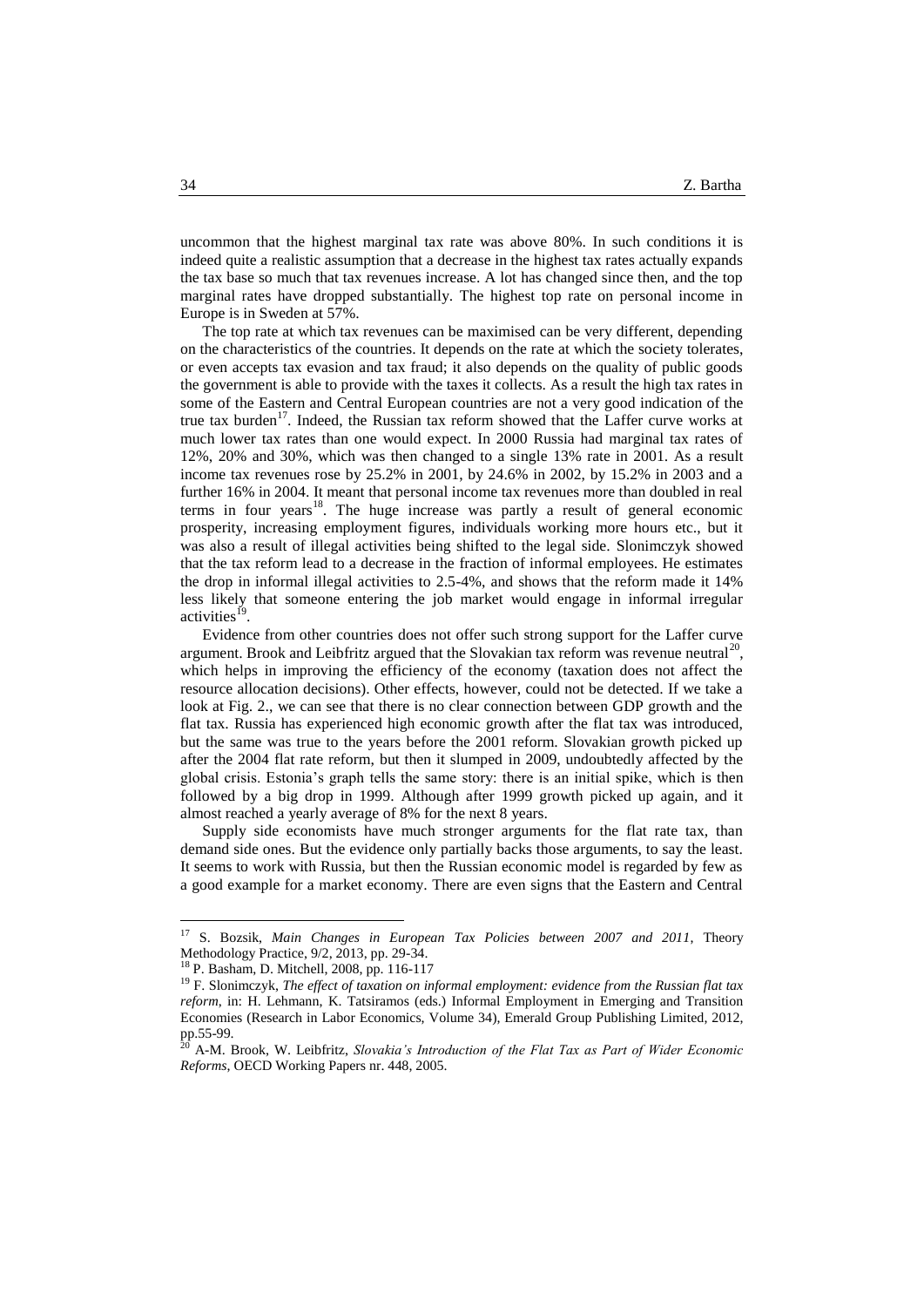European flat tax phenomenon will not last for very long. Slovakia and the Czech Republic have already abolished the single rate personal income tax. So did Albania, and the political elites of other countries are also debating the issue. The paper now tries to identify some patterns based on Hungary's experience.

## **3. THE FLAT TAX REFORM IN HUNGARY**

The Hungarian flat tax reform was announced in 2010, and took effect in 2011. Although the personal income tax has a flat nominal rate, the effective rate can be very different for taxpayers with different income levels and/or with different number of children (see Table 2.). The main change was the switch from the system based on marginal rates of 17% and 32% to a 16% flat rate. Apart from the switch from a progressive to a linear tax code, the change also incorporated a significant nominal decrease in the tax rate.

| Tax category             | 2010                            | 2011                              | 2012                                                 | 2013             | 2014           |
|--------------------------|---------------------------------|-----------------------------------|------------------------------------------------------|------------------|----------------|
| Nominal                  | 17% and 32%                     | 16%                               | 16%                                                  | 16%              | 16%            |
| rate(s)                  |                                 |                                   |                                                      |                  |                |
| Tax base                 | Aggregate<br>income $*1.27$     | Aggregate<br>income $*$<br>1.27   | Aggregate<br>income *<br>1.27<br>(above 2.4)<br>mil) | Aggregate income |                |
| Low income<br>tax credit | max. 17%                        | max. 16%                          |                                                      |                  |                |
| Family<br>tax<br>credit  | 4,000<br>HUF/child/<br>$month*$ | 62,500 or 206,250 HUF/child/month |                                                      |                  |                |
| Effective<br>rate(s)     | 0%-21.59%<br>and 40.64%         | $0\% - 20.32\%$                   | 0%, 16%<br>and<br>20.32%                             | $0\% - 16\%$     | $0\%$ -<br>16% |

Table 2. Personal income tax changes in Hungary, 2010-2014 (Source: own compilation).

\*The 2010 family allowance is not comparable with the credits of the successive years. A comparable amount would be around 20,000-25,000 HUF/child/month.

The overall tax burden was lowered even before the flat rate took effect, as the cut-off point of the lower bracket was raised from HUF 1.9 million to HUF 5 million in that year (which was around twice as high as the average annual gross salary). As the zero marginal rate was abolished earlier, these changes meant that the tax burden of the poor has risen considerably. To compensate for their losses, the tax credit system was put in place, which allowed the taxpayers with the lowest income to get a compensation that more or less equalled the tax they had to pay because of the cancellation of the zero rate bracket. This tax credit system was cancelled in 2012. So the effects of the cancellation of the zero marginal rate bracket were fully experienced in 2012. But, as Table 2. shows, many taxpayers still had an effective tax rate of zero, because of the very generous family tax credit. Starting from 2011, one of the parents from a family can reduce his/her tax base by HUF 62,500/month for each child (if they raise one or two children), or HUF 206,250/month for each child (if they raise three or more children). The family tax credit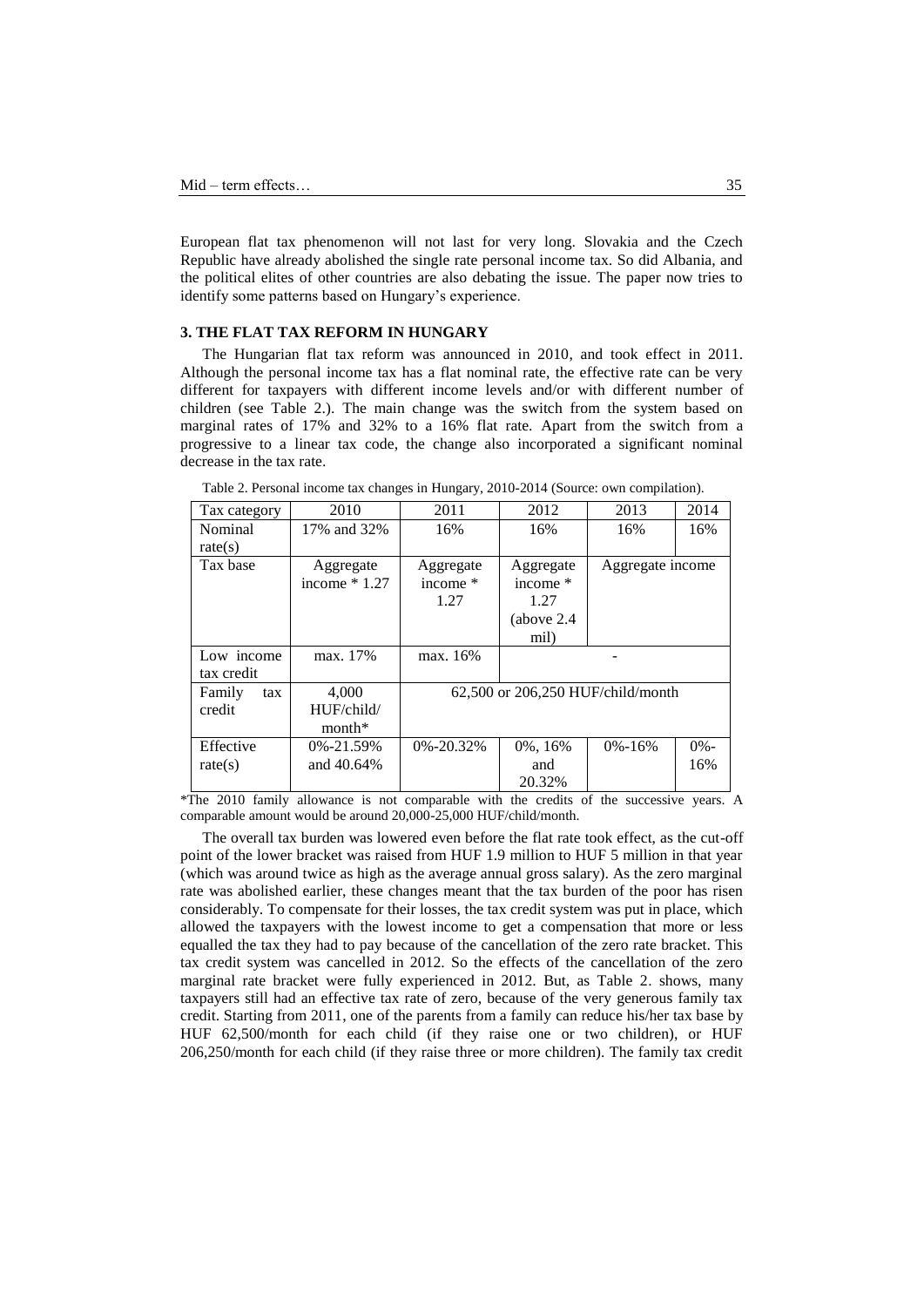is so large, that many families actually don't have to pay personal income taxes; in fact, there are many families where the monthly income is so low that they cannot make use of the full credit. For this reason starting from 2014 families can reduce their social security contributions as well, if their tax base is not large enough. Overall it is clear that the redistribution effect of the new personal income tax code favours the high income families, and the ones that raise children.

#### **3.1. Tax revenues and tax burden**

Tax revenues soared in Russia after the tax rate reduction. Hungary's example tells an opposite story. Starting from 2008, there has been a continuous direct and/or indirect cut in the tax rates. Between 2008-10 tax rates were cut a bit (the lower rate went to 17% from 18%, the higher one to 32% from 36%), and the upper bound of the lower bracket was raised. From 2011 the flat rate of 16% took effect. The tax reduction is shown by the calculated effective rate (total tax paid divided by total tax base) as well: in 2008 it was 19.35%, which was reduced to 14.03% by 2011 (see Table 3.). In 2012 the effective rate rose again, to 15.07%, as a result of the abolishment of the low income tax credit.

Table 3. Key economic and tax related indicators of Hungary (Source: own compilation based on data by Hungarian Central Statistics Office and National Tax and Customs Administration)

| Key indicators                  | 2008      | 2009          | 2010          | 2011          | 2012          |
|---------------------------------|-----------|---------------|---------------|---------------|---------------|
| GDP growth (%)                  | 0.893     | $-6.767$      | 1.054         | 1.571         | $-1.665$      |
| Inflation $(\%)$                | 6.066     | 4.209         | 4.881         | 3.957         | 5.706         |
| of<br>Number<br>tax             |           |               |               |               |               |
| reporters                       | 4 646 778 | 4 4 9 2 0 7 3 | 4 5 6 7 9 8 5 | 4 4 9 5 2 3 7 | 4 4 6 3 8 2 0 |
| Total<br>base<br>tax            |           |               |               |               |               |
| (million HUF)                   | 9 250 248 | 8 875 284     | 8 872 478     | 8 5 8 6 1 8 8 | 9 002 918     |
| Family<br>credit<br>tax         |           |               |               |               |               |
| (deducted from the              |           |               |               |               |               |
| million<br>base,<br>tax         |           |               |               |               |               |
| HUF)                            |           |               |               | 1 126 193     | 1 151 071     |
| Total<br>payable<br>tax         |           |               |               |               |               |
| deductions<br>without           |           |               |               |               |               |
| (million HUF)                   | 2 286 050 | 2 121 836     | 2 128 077     | 1 548 342     | 1 365 952     |
| (million<br>Deductions          |           |               |               |               |               |
| HUF)                            | 502 257   | 485 965       | 645 727       | 370 492       | 10 1 23       |
| Total tax paid (million         |           |               |               |               |               |
| HUF)                            | 1790369   | 1 643 349     | 1 486 524     | 1 204 472     | 1 356 862     |
| Effective tax rate              | 19.35%    | 18.52%        | 16.75%        | 14.03%        | 15.07%        |
| of<br>Ratio<br>reporters        |           |               |               |               |               |
| the<br>annual<br>below          |           |               |               |               |               |
| of<br>HUF<br>2<br>income        |           |               |               |               |               |
| million $(\%)$                  | 38.17     | 38.71         | 37.67         | 35.94         | 33.4          |
| of<br>Ratio<br>reporters        |           |               |               |               |               |
| the<br>above<br>annual          |           |               |               |               |               |
| of<br><b>HUF</b><br>2<br>income |           |               |               |               |               |
| million $(\%)$                  | 61.83     | 61.29         | 62.33         | 64.06         | 66.6          |

As nominal and effective tax rates declined, so did the tax revenues. While in 2008 the annual personal income tax revenue was as high as HUF 1,790 billion, by 2012 it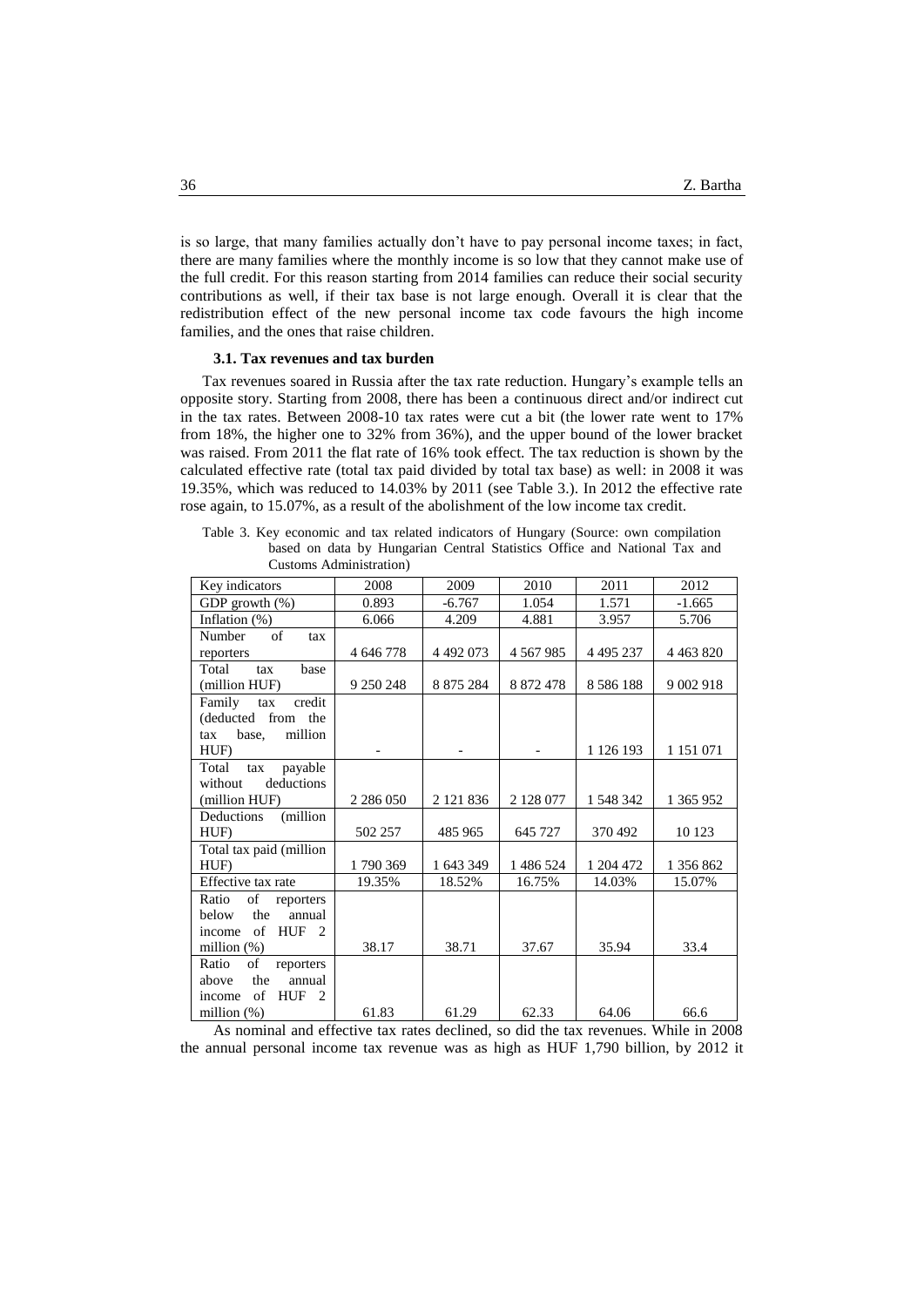dropped to 1,350 billion. With inflation taken into consideration (20% during the 2009- 2012 period), personal income tax revenues dropped by almost 40% in real terms. The picture is not so grim if we only consider the last two years, 2011 and 2012, when the flat tax was in effect: a 280 billion drop in the first year, then a 150 billion increase in the second year. On the one hand, this can be interpreted as the gradual appearance of the positive effects; but one cannot forget about the fact that the flat rate tax kicked in in two phases in Hungary: the low income tax credit (basically a zero rate for the poor) was still available in 2011, and then cancelled in 2012. 2013 data (which will only be available in October, 2014) might help in establishing a clearer trend, but in terms of the tax base 2012 and 2013 is not comparable (in 2012 the higher income taxpayers were taxed after a so called supergross base that included the 27% social security contribution paid by the employers – see Table 2.).

The comparison is made even more difficult by the effects of the global economic environment. Hungary started to lower the income tax rates right when the global crisis stroke. Unemployment rose, and the tax base naturally shrank as a result. One cannot realistically expect higher revenues in such conditions.

### **3.2. Administrative considerations**

Flat rate taxes lower the transaction cost of taxpayers because they make it easier to file the tax. Ideally all types and all levels of income are taxed at the same rate, which makes it easier to pool together income coming from different sources, and basically ends the incentive to try and conceal certain types of income (the ones that are taxed at a higher rate). Hungary shows some improvement in this area. Although the corporate income tax is different from the personal income one (it is still progressive, with rates of 10% and 19%), most of the personal incomes have the 16% rate: wages, service fees, private entrepreneur income, interest rates, dividends, capital gains, land rent.

Table 3. also shows that most of the tax deductions were eliminated by 2012. Deductions, once put in place, tend to become more and more complicated, and more and more widespread. The only major tax credit available in Hungary is the credit after children. The total tax base is reduced by around 12-13% because of it. It is questionable, whether the lack of major deductions will stay for a longer period, though. In 2013 the regulators made it possible to get tax deductions after long term insurance contracts. Further deductions were granted in 2014: after housing finance assistances, pension fund payments, and purchases of season tickets to sporting events.

#### **3.3. Supply side and the signal hypothesis**

As indicated above, and as it is shown by Table 3., although the effective rate has went down significantly in the period of 2008-2012, economic growth did not pick up at all. In fact, there was a decline in economic performance in 2009 (in the year in which virtually all European economies contracted), and in 2012. Growth barely went above 1% in the rest of the years. Hungary's GDP growth figures does not seem to back the idea that a tax cut, and especially the introduction of a flat rate, increases the incentives of the individuals to work more, and therefore leads to higher output overall. There are several explanations to the phenomenon.

First of all, in the 2008-2012 period growth cooled down globally, and in Europe especially. As the Hungarian economy is very open, the global contraction strongly affected the domestic economy. Second, Hungary had had major budget balance problems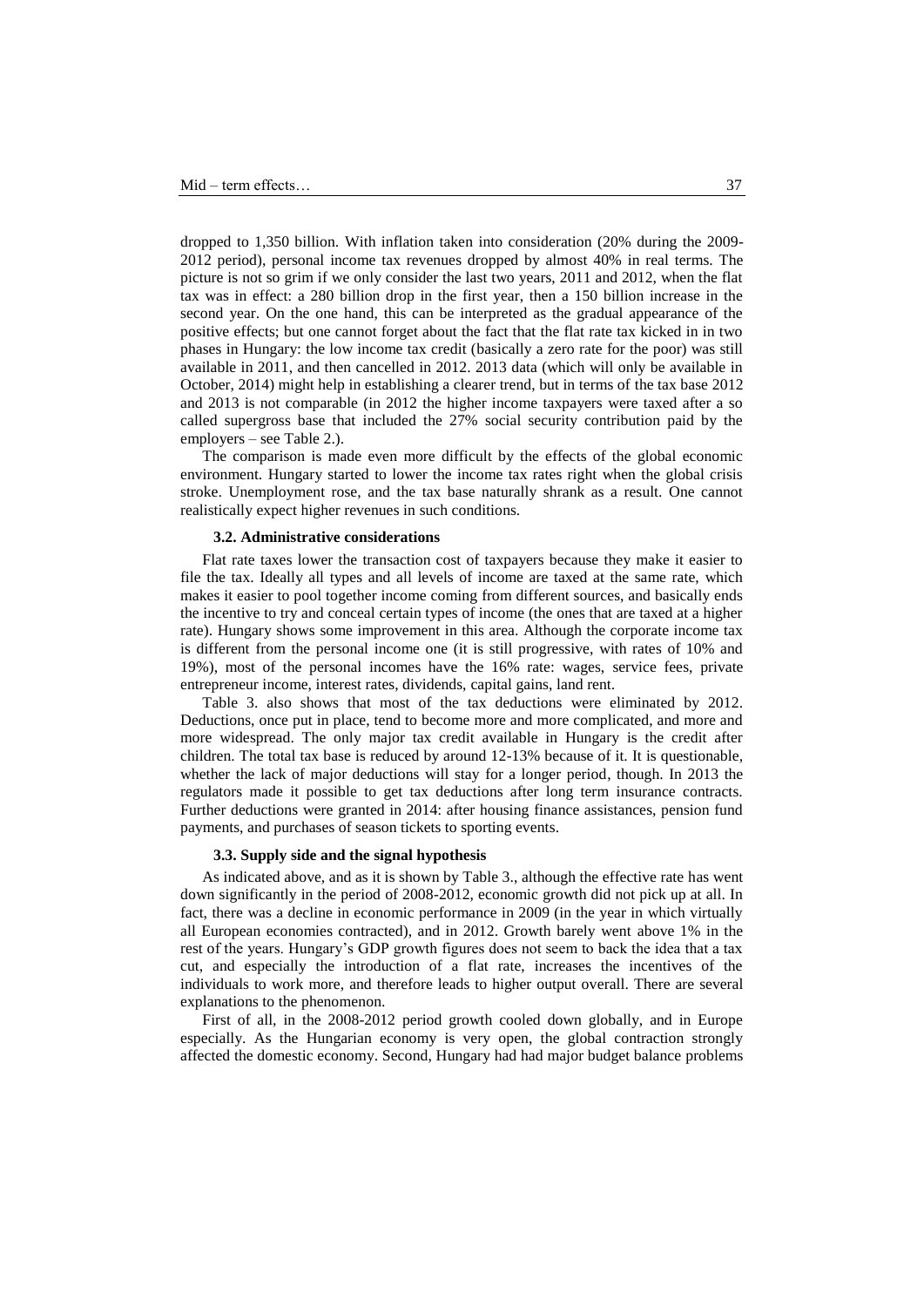throughout the 2000s, which lead to a crisis of the government finances in the autumn of 2008 (solved with the help of the IMF and the EU). Starting from 2008 the budget balance has been the main priority of the Hungarian governments, contractionary fiscal policy measures were taken every year. These contractionary steps could easily overshadow the positive effects of the flat rate personal income tax. Despite the fact that the effective personal income tax rate went from 19% to 15% between 2008 and 2012, the overall tax burden has risen in the period. The general government revenue expressed in term of the GDP was 45.5% in 2008, 46.9% in 2012 and 47.9% in 2013 (IMF World Economic Outlook).

Table 4. Hungary's local currency government bond rating (Source: own compilation using data by Moody's)

| 2000 | 2006 | 2008 | 2009 | 2010<br>∠∪ | 201 | $\sim$<br>-019      |
|------|------|------|------|------------|-----|---------------------|
| Al   | ∼    | ΩJ   | Baa1 | вааз       | Ba1 | $\mathbf{r}$<br>Bal |

The Laffer curve argument tells us that government revenues can increase when tax rates are cut. But this is not what happened in Hungary. The personal income tax rate was cut, but personal income tax revenues decreased as well. The higher revenues came from the new taxes that the government levied after 2010. More than 25 new taxes were introduced, although some of them did not produce a high amount of revenue. As some of the older taxes were abolished, overall the number of taxes levied by the central government was increased from the 34 in 2010 to 41 in 2014. Such frequent changes in taxation hardly help in reducing the transaction costs of the process. The most important new taxes were levied on typically foreign owned, large corporation: banks, insurance companies, telecommunication firms, retail stores, public utilities, media enterprises $^{21}$ . The tax burden on banks was increased the most: the special bank tax levied an annual HUF 187 billion on financial corporations between 2010 and 2014, while there was a financial transaction fee introduced as well in 2013, yielding an annual HUF 300 billion for the budget (300 billion is a bit more than 1% of the annual GDP).

Tensions between the government and the banks lead to a massive drop in lending, which has probably contributed to the contraction of the economy. But the special taxes also battered the government's image in the eyes of foreign investors. Despite the fact that Hungary managed to keep the budget deficit under control, and despite the flat tax announced as early as 2010 (events that should have increased the trust of foreign investors), the expert's expectations on the country's perspectives got worse and worse. Table 4. shows Hungary's credit rating prepared by Moody's. When the 2008 crisis hit, the rating was at A2, which was lowered to A3 after the government finances crisis of October 2008. The rating has been in the Ba category (judged to be speculative) since 2011, the worst since the early 1990s.

By taking a closer look at Table 3., we can still find some evidence supporting the trade-off hypothesis of the supply side argument. As mentioned before, in case of a tax rate cut people may want to work more (substitution effect), and individuals engaged in illegal activities may rethink their strategy, and switch to the formal sector. Let's start with the second type of substitution. A private entrepreneur, who previously concealed the majority of his income because of the high tax rates, may feel that there is no longer need

<sup>21</sup> Papp Zs., *Adóemelés Magyarországon - így fizet többet a lakosság*. Napi Gzadaság, 28.01.2014.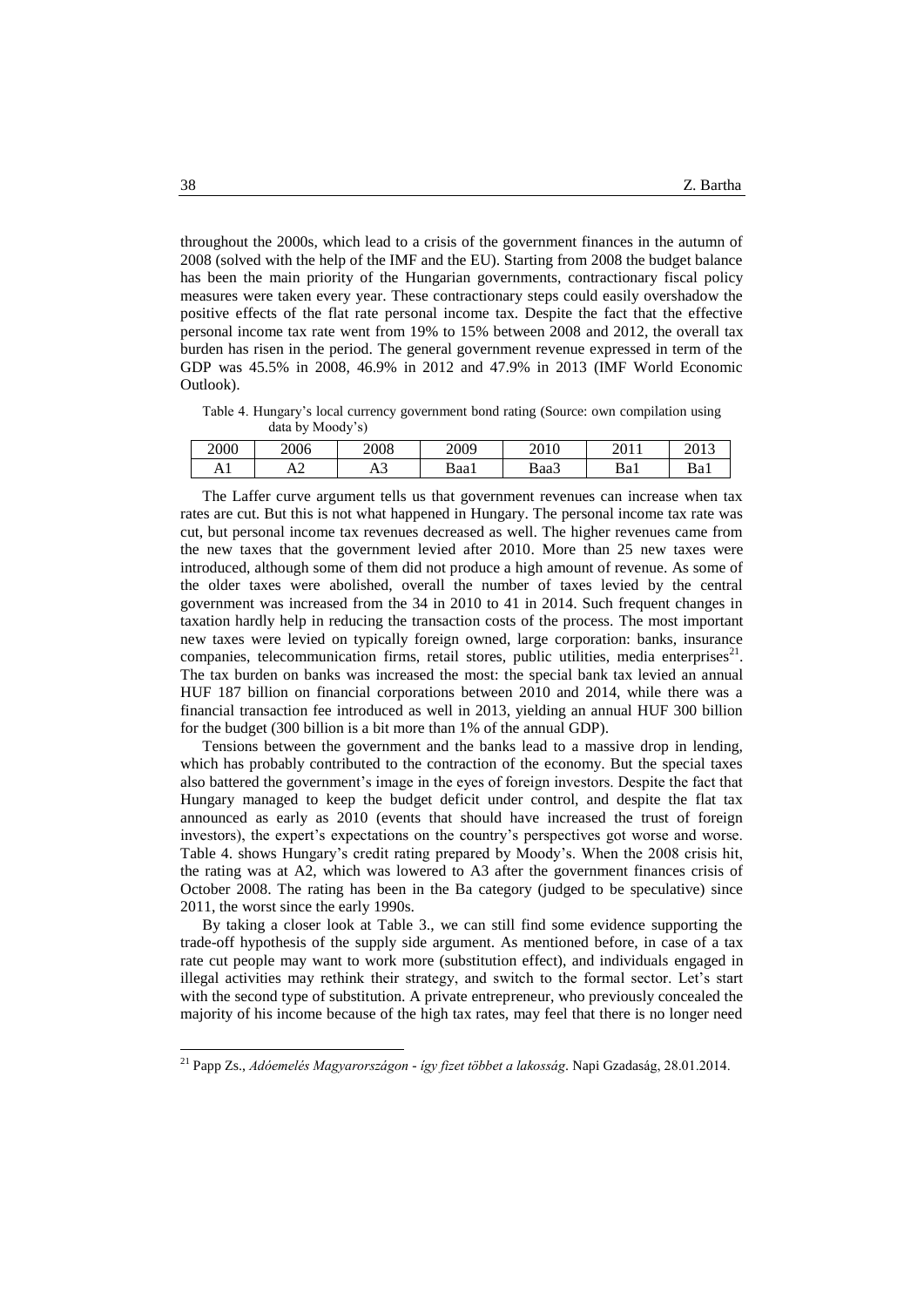1

for such tricks if the tax rate is halved to 16%, as it happened in 2011. If a considerable number of high income taxpayers think the same way, there should be a noticeable increase in the number of individuals reporting higher incomes. The last two rows of Table 3. might support this idea. The Hungarian tax office provides data about the distribution of taxpayers sorted by their tax base in the following structure: 1) tax base between 0 and 500 thousand forints; 2) 500-1 million; 3) 1-1.5 million; 4) 1.5-2 million; 5) 2-4 million; 6) above 4 million. The 2 million mark seems relevant in our analysis, because until 2010 the cut-off point for the higher tax bracket was below it. In 2010 the upper bound was raised to 5 million, and the number of reporters above an annual income of HUF 2 million increased to 62.3% from 61.3%. In 2011, when the flat rate took effect, the ratio went up to 64%, and in 2012 it reached 66.6%. The change is rather dynamic, even though we have to consider the effect of inflation as well, that tends to drive up nominal wages.

While the flat rate income tax may create an incentive for richer individuals to report their full income to the tax office, the current social security contribution system works against that. Hungary has the second highest social security contribution rate (28.5% paid by the employer, 18.5% paid by the employees) among the countries that have tried the flat tax (see table 5.). So the real burden for the high income taxpayers is not the 16% income tax, but the 18.5% individual contribution, and 28.5% paid by the employer. A further problem is that the value of the social security contribution is not in line with the value of services people get in exchange. Each individual is entitled to the same health care services, no matter how much he pays. So a cheesy private entrepreneur who only pays a monthly minimum of 5-6 thousand gets the same package as an honest one, paying several million. With pensions it is bit different, but again, pensions do not rise linearly as the social security contribution increases, and they are capped as well. Many countries apply a cap on social security payments for this reason, but the cap was abolished in Hungary, when the flat rate tax was announced.

The average gross monthly wage in Hungary is around HUF 230 thousand at the moment. If the employee does not have any children, and the firm is not entitled for some social security contribution relief (introduced in the 2010s to increase the employment rate among social cohorts with the highest job finding difficulties) the 230 thousand gross wage pays a 150 thousand net income, and costs 295 thousand to the firm. So an employee needs to create a value around the double of his net income because of the tax and social security contribution wedge. The wedge increased further on employers in 2012, when the low income tax credit was abolished. The government accepted a regulation that made it compulsory for employers to compensate for the net income losses caused by the cancellation of the low income tax credit<sup>22</sup>. Such interventions make the government policies look extremely negative from a supply side perspective.

There is no evidence for the leisure-work substitution effect. The OECD collects statistics on the average annual working time (in hours per worker). Here are the data for Hungary: 2005: 1 987; 2006: 1 983; 2007: 1 978; 2008: 1 982; 2009: 1 965; 2010: 1 959; 2011: 1 976; 2012: 1 888 (OECD: http://www.oecd-ilibrary.org/employment/averageannual-working-time\_20752342-table8). The numbers do not indicate an increasing trend.

<sup>&</sup>lt;sup>22</sup> Government Regulation nr. 299/2011 (December 22) on the expected rate of wage increase, 2011. http://jogszabalykereso.mhk.hu/cgi\_bin/njt\_doc.cgi?docid=143213.580592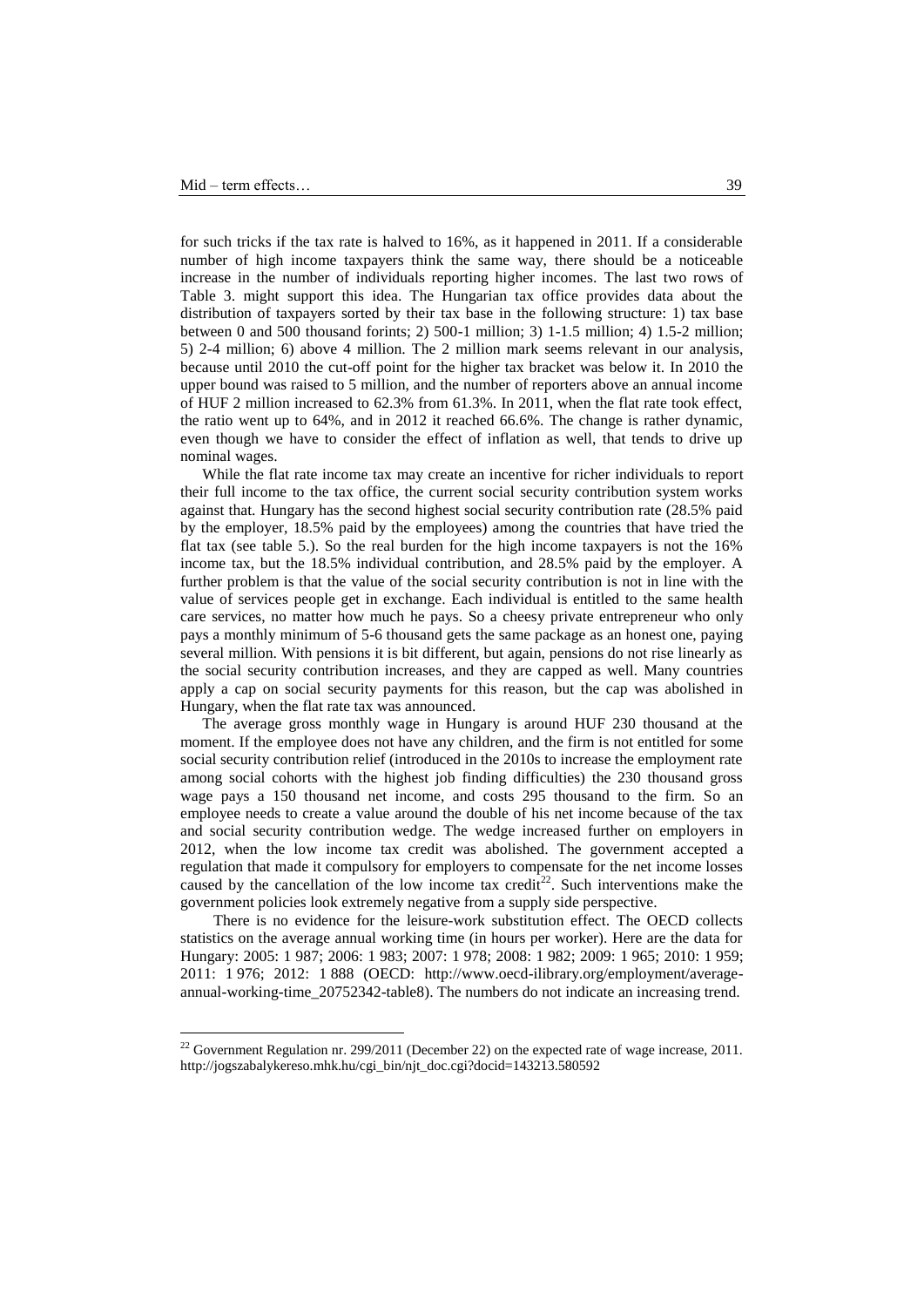| Country        | Social contribution | Remark        |
|----------------|---------------------|---------------|
| Albania        | 27.9                | capped        |
| <b>Belarus</b> | 35                  | capped        |
| Bulgaria       | 30.5                | capped        |
| Czech Republic | 45                  |               |
| Estonia        | 33                  |               |
| Hungary        | 47                  |               |
| Latvia         | 35.09               |               |
| Lithuania      | 34                  |               |
| Macedonia      | 27                  |               |
| Montenegro     | 34.47               | capped        |
| Romania        | 44.25               | capped        |
| Russia         | 30                  | 10% above cap |
| Slovakia       | 48.6                |               |

Table 5. Social security contribution rates in 2014 in the Eastern and Central European countries that has experimented with the flat tax (Source: own compilation based on EY data: http://www.ey.com/GL/en/Services/Tax)

## **4. CONCLUSION**

The flat rate tax has six major advantages according to the literature: 1) decreases the transaction cost of taxation; 2) signals a market friendly attitude toward investors; 3) contributes to economic growth through the multiplier-accelerator effect (although real multipliers can be a lot lower than the ones suggested by theoretical models); 4) acts as an incentive to trade leisure and illegal activities off for work; 5) can therefore increase overall output; 6) can increase tax revenues despite the lower tax rates. It has its disadvantages as well: 1) may lead to an increased budget deficit; 2) favours the rich, by reducing their tax burdens, while the burden on the poor can easily increase.

The Hungarian experience shows the following. The tax introduced is not a true flat rate tax, because 1) it only involves personal income, and there are different rates for corporate income; 2) it is not without exemptions and deductions, as there is a substantial family tax credit available. Still, by 2012 the number of deductions went down considerably, moving the flat tax closer to its textbook version. From 2013 the number of deductions started going up again. There are also signs that higher income taxpayers started to report higher parts of their income officially, as the ratio of those tax reporters who earned an annual income of HUF 2 million or higher has gone from 62.5% to 66.6% in the period of 2010-12.

It was also found that the tax rate cuts did not lead to an increase in personal income tax revenues. Quite the contrary, whenever the effective rate dropped, so did the tax revenue. The government had to implement a lot of special taxes to compensate for the lost revenue, but that move has really eroded its reputation. The flat rate tax could not become a signal of market friendly attitude as a result. Economic growth did not pick up either, although it worth mentioning that the tax reform was introduced in a period when economic output was stagnating in most of the developed countries. The flat tax indeed favoured higher income taxpayers, especially after the low income tax credit was cancelled in 2012. Overall the Hungarian experience offers few arguments in favour of the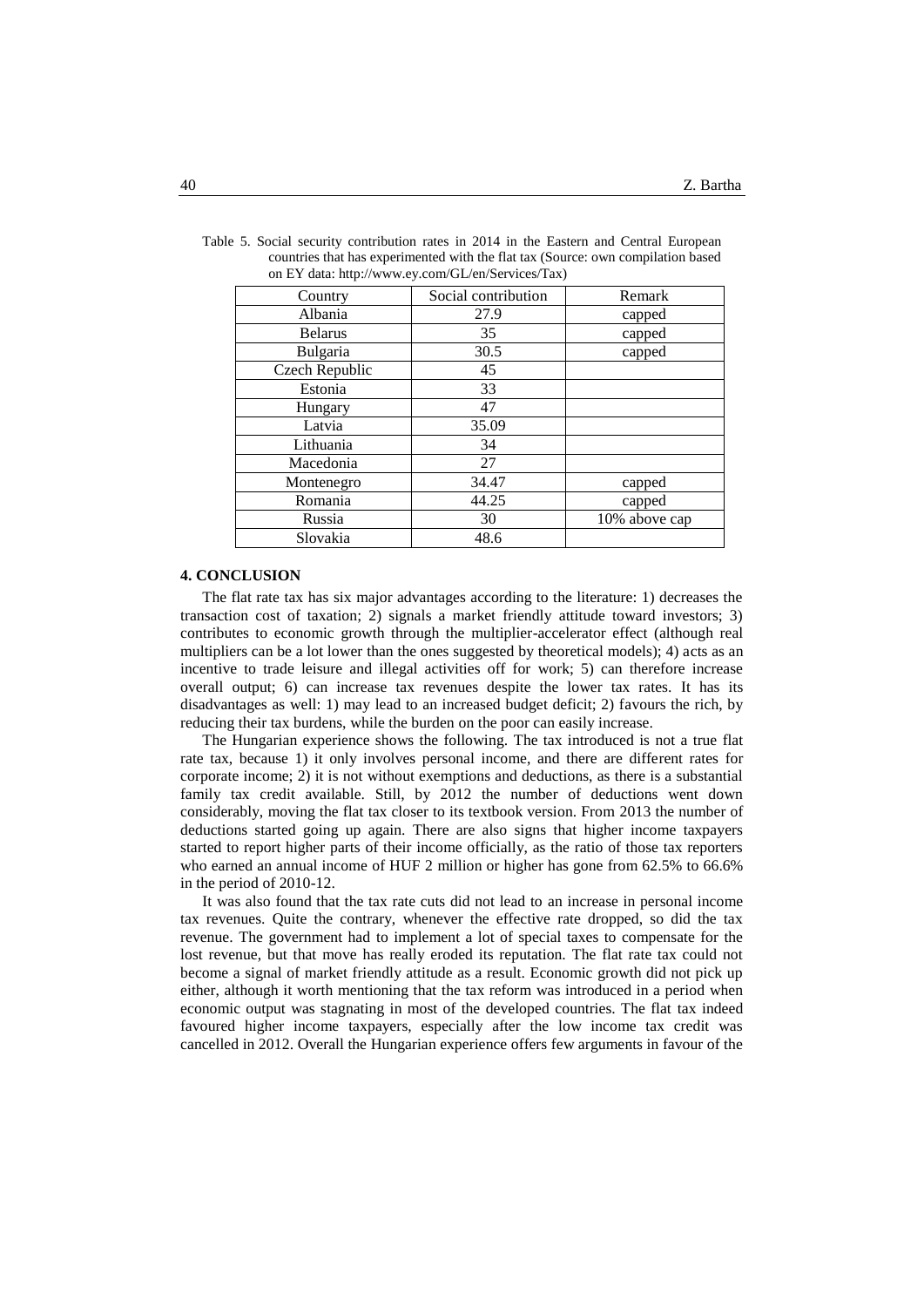tax, although the flat tax is obviously backed by those with higher income, and/or with children.

## **REFERENCES**

- [1] Erdős, T., *Egykulcsos jövedelemadó és gazdasági növekedés*, Közgazdasági Szemle, LIX. February 2012.
- [2] Hall, R. E. Rabushka, A, *The Flat Tax*, Stanford: Hoover Institute 1985.
- [3] Mirrlees, J. A., *An Exploration in the Theory of Optimal Income Taxation*, in Arrow, K. J. and Intrilligator, M. D. (eds.), Handbook of Mathematical Economics 1986.
- [4] Basham, P. Mitchell, D., *Lessons from Abroad — Flat Tax in Practice*, in: Clemens, J. (ed.): The Impact and Cost of Taxation in Canada: the case for flat tax reform, The Fraser Institute 2008.
- [5] Winer, S. L. Hettich, W., *What Is Missed If We Leave Out Collective Choice in the Analysis of Taxation,* National Tax Journal 52/2,1998.
- [6] Hettich, W. Winer, S. L., *Democratic Choice and Taxation: A Theoretical and Empirical Analysis*, Cambridge University Press 2005
- [7] Kuznets, S., *Economic Growth and Income Inequality*, The American Economic Review, 45/1., March 1955.
- [8] Piketty, T., *Capital in the Twenty-First Century*, Harvard University Press 2014.
- [9] Romer, C. D. Romer, D. H., *The Macroeconomic Effects of Tax Changes: Estimates Based on a New Measure of Fiscal Shocks*, American Economic Review, 100/3, 2010.
- [10] Wanniski, J., *The Way the World Works*, Fourth Edition, Regnery Publishing Inc 1998.
- [11] Bozsik, S., *Main Changes in European Tax Policies between 2007 and 2011*, Theory Methodology Practice, 9/2, 2013.
- [12] Slonimczyk, F., *The effect of taxation on informal employment: evidence from the Russian flat tax reform*, in: Lehmann, H. – Tatsiramos, K. (eds.) Informal Employment in Emerging and Transition Economies (Research in Labor Economics, Volume 34), Emerald Group Publishing Limited 2012.
- [13] Brook, A-M. Leibfritz, W., *Slovakia's Introduction of the Flat Tax as Part of Wider Economic Reforms*, OECD Working Papers nr. 448, 2005.
- [14] Papp, Zs., *Adóemelés Magyarországon - így fizet többet a lakosság*. Napi Gzadaság, 28.01.2014.
- [15] Government Regulation nr. 299/2011 (December 22) on the expected rate of wage increase, 2011.

[http://jogszabalykereso.mhk.hu/cgi\\_bin/njt\\_doc.cgi?docid=143213.580592](http://jogszabalykereso.mhk.hu/cgi_bin/njt_doc.cgi?docid=143213.580592)

## **ZRYCZAŁTOWANY PODATEK DOCHODOWY NA WĘGRZECH I JEGO SKUTKI**

Celem artykułu jest przedstawienie wad i zalet zryczałtowanego podatku dochodowego oraz skutki jego wprowadzenia na Węgrzech. Źródłem danych była Węgierska Krajowa Administracja Skarbowa oraz Administracja Celna. Zaobserwowano, że podatek dochodowy rzeczywiście sprzyjał bogatszym podatnikom, a ze względu na ulgi podatkowe w dużym stopniu sprzyjał również rodzinom z dziećmi. Dochody z podatków spadły w momencie gdy stawki podatkowe zostały zredukowane, a tempo wzrostu PKB było bliskie stagnacji. Na podstawie przeprowadzonych badań stwierdzono, że oba te wydarzenia były